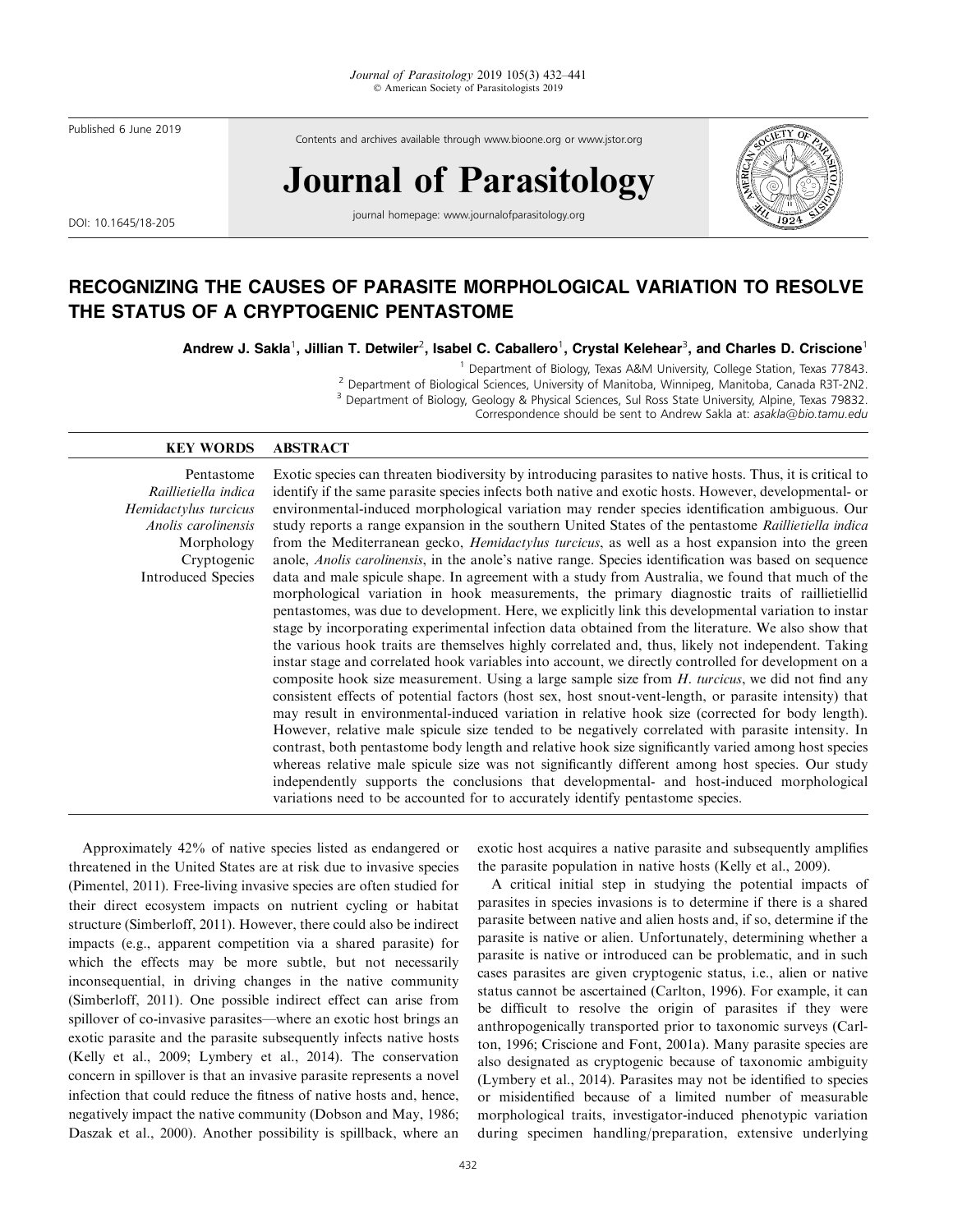genetic variation of phenotypes, or environmental-induced (especially host-induced) phenotypic variation (Riley, 1986; Criscione and Font, 2001b; Perkins et al., 2011). Clarifying cryptogenic species as alien or native is important for understanding several aspects of biological invasions such as identifying invasion corridors, susceptibilities of communities to invasions, and frequencies of introductions and successful invasions (Carlton, 1996). Moreover, establishing if a parasite is native or alien allows differentiation between spillover and spillback effects.

The subject of our study is a pentastome parasite that infects the lungs of the invasive Mediterranean gecko, Hemidactylus turcicus, in the southern United States. Prior to our study, there were reports of 2 species of pentastomes infecting H. turcicus in the continental United States: Raillietiella frenatus [sic] in Hidalgo, Texas (Pence and Selcer, 1988) and Raillietiella teagueselfi newly described in Houston, Texas (Riley et al., 1988). However, Kelehear et al. (2011) recently demonstrated ambiguities in interpreting key taxonomic traits of raillietiellid pentastomes, calling into question the species identifications of past studies. Their study found that anterior and posterior hook measurements were correlated with pentastome body size, which indicated that hook size covaried with development. Using DNA sequence data, Kelehear et al. (2011) concluded that the same pentastome species infected 2 exotic host species, Hemidactylus frenatus (Asian house gecko) and Rhinella marina (cane toad), and the native tree frog Litoria caerulea in Australia (Kelehear et al., 2011). They identified the raillietiellid species infecting these 3 hosts as R. frenatus [sic] (correct spelling should be R. frenata as discussed in Poore, 2012). However, Poore (2012) lists R. frenata as a junior synonym to Raillietiella indica. Therefore, we refer to the pentastome as R. indica henceforth.

Given the previous reports in the United States, we hypothesized that the pentastome infecting  $H$ . turcicus in the southern United States was R. indica. We followed the advice of Kelehear et al. (2011) that species identifications should account for morphological variation due to parasite developmental stage. However, our approach differs from the latter study in 2 key aspects of the analysis. First, we tested if hook measurements were themselves highly correlated to determine whether they may represent a single trait. Second, using traditional raillietiellid morphometric analyses along with prior life cycle work (Ali and Riley, 1983), we a priori assigned individual pentastomes to distinct instar stages. Taking instar stage and correlated hook variables into account, we directly tested the role of, and subsequently controlled for, development on a composite hook measurement. In addition, a large sample size of pentastomes from H. turcicus enabled us to test if additional factors such as host body size, host sex, and parasite densitydependence influenced hook morphology. Lastly, by combining data from our study and Kelehear et al. (2011), we tested for broader host species effects on pentastome morphology. Based on the morphological results and DNA sequence data, we report a range expansion of the alien R. indica from the Mediterranean gecko in the southern United States as well as a host expansion into the green anole, Anolis carolinensis, in the anole's native range.

# MATERIALS AND METHODS

#### Sampling

Geckos were captured by hand from locations in Metairie, Louisiana (30°0.76′N, 90°8.90′W); Ingleside, Texas (27°52.05′N,

97°12.75′W); and Port Aransas, Texas (27°50.183′N, 97°3.117′W) from 2011–2013. Anoles were captured from a location in Metairie, Louisiana in 2012. Additional details on the sampling locations are given in Caballero et al. (2015) and Criscione and Font (2001c). Data recorded from lizard hosts included weight, total length, snout-vent-length (SVL), and sex. The research protocols, i.e., capture, handling, and sacrifice (decapitation followed by pithing) prior to dissection in this study were approved by the Institutional Animal Care and Use Committee at Texas A&M University. Live pentastomes were recovered from the lungs, placed in 0.7% saline solution, and then placed at 4 C for a few minutes to relax them. Next, 90 C water was poured on the pentastomes to heat-kill and fix. Pentastomes were then stored in 70% ethanol at 4 C.

# DNA extraction and amplification

We sequenced 24 pentastomes: 16 from H. turcicus (8 from Metairie, Louisiana; 2 from Port Aransas, Texas; and 6 from Ingleside, Texas) and 8 from A. carolinensis from Metairie, Louisiana. For DNA extractions, a 1-mm<sup>3</sup> piece of tissue from an individual parasite was placed into  $200 \mu$ l of  $5\%$  chelex containing 0.2 mg/ml of proteinase K. Samples were incubated at 56 C for 2 hr then boiled at 100 C for 8 min. As in Kelehear et al. (2011), we amplified the cytochrome c oxidase subunit 1  $(COI)$  of the mitochondria with the primer pair LCO1490 (5'-GGT CAA CAA ATC ATA AAG ATA TTG G-3′)/HCO2189 (5′-TAA ACT TCA GGG TGA CCA AAA AAT CA-3') (Folmer et al., 1994). PCR amplification was performed with an initial denaturation of 95 C for 3 min followed by 36 cycles of 94 C for 45 sec, 55 C for 30 sec, and 72 C for 45 sec, followed by a final extension of 72 C for 7 min. PCR products were purified with the Ultra Clean PCR cleanup Kit (MO BIO Laboratories, Inc., Solana Beach, California) and then sent to the DNA Analysis Facility on Science Hill at Yale University (New Haven, Connecticut) for Sanger sequencing. Sequences were aligned with Unipro UGENE (Okonechnikov et al., 2012).

Two male and 2 female whole voucher pentastome specimens are deposited in the Smithsonian Institution (USNM 1522647, 1522658, 1522662, 1522664). Tissue samples from 3 infected Hemidactylus turcicus are deposited in the Texas A&M Biodiversity Research and Teaching Collections (TCWC 104374, 104375, 104376). Our CO1 pentastome sequence was deposited in GenBank (MK208827).

# Morphological measurements

To identify the pentastomes in the gecko and anole hosts, we measured morphological traits typically found in species descriptions (Riley, 1986). Several measurements were conducted on the 2 pairs of anterior and posterior hooks that surround the buccal cavity at the anterior end of the worm. In addition to hook measurements, we measured body length and the size of the male copulatory spicules. General shape of the male copulatory spicules is also considered diagnostic. Although the number of annuli has also been included in species descriptions of raillietiellid pentastomes, we did not include this trait because several researchers have noted the limited diagnostic value of annuli counts (Riley, 1986; Kelehear et al., 2011).

All measurements were based on digital images of whole specimens or morphological traits using a Leica DM1000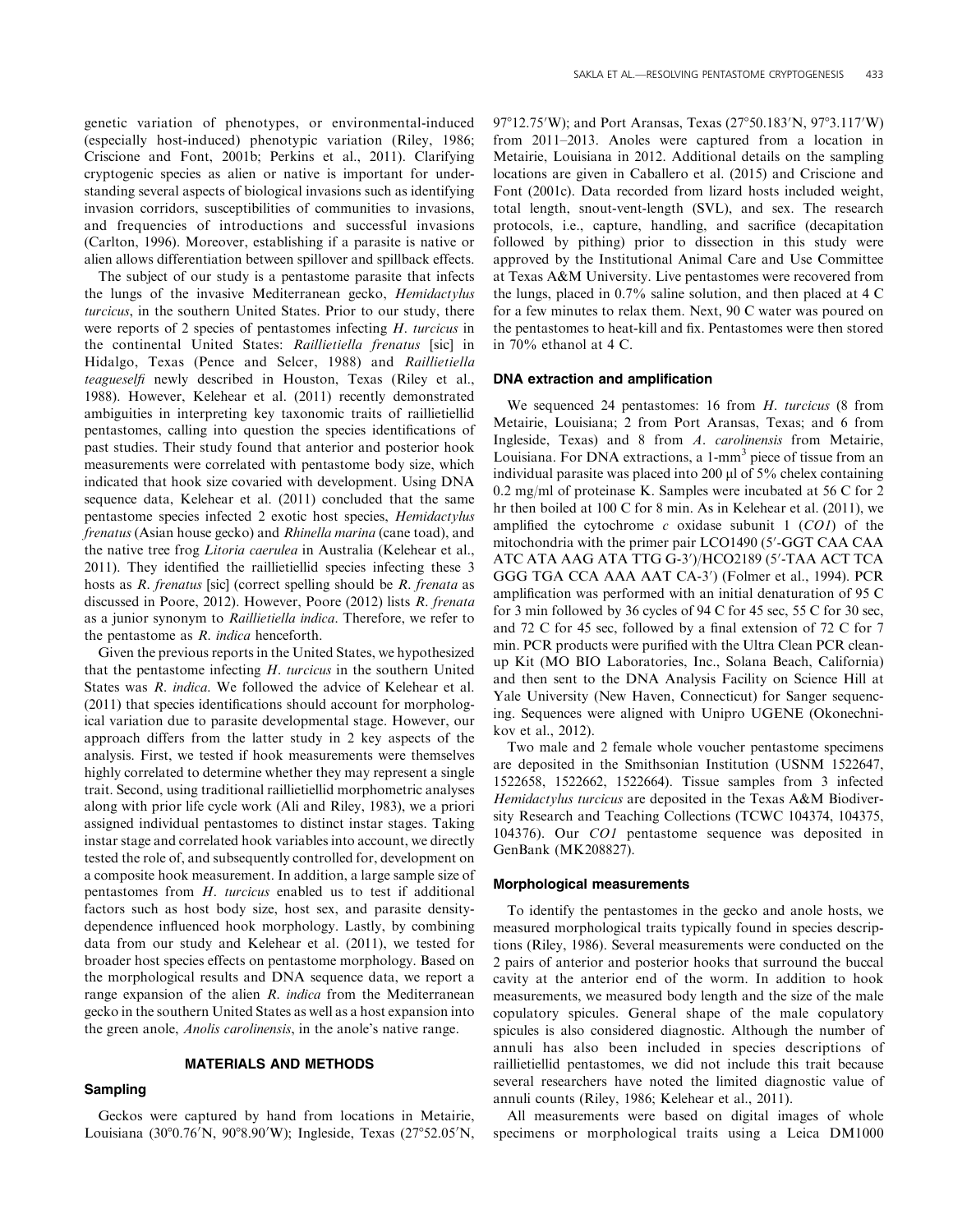compound scope (Leica Microsystems, Wetzlar, Germany) or a Nikon SMZ645 dissecting scope (Nikon Corporation, Tokyo, Japan) and a Nikon 5700 camera (Nikon Inc., Melville, New York). The pictures were analyzed with the segmented-line and straight line tools in ImageJ software (Schneider et al., 2012) where images of a micrometer scale taken at corresponding magnifications were used to calibrate pixels/millimeter per each magnification setting. Full body length measurements were done by taking pictures of the worms under a dissection microscope set to the highest magnification that allowed the entire worm to be visible. To take clear images of the hooks, the anterior end of the pentastome was removed and soaked in a lactophenol solution for 10 min to clear the tissue before the sample was mounted on a slide with glycerol under a cover slip (total magnification  $\times$ 100). Body length measurements were taken with the segmented-line tool, keeping the line in the middle of the worm. Anterior and posterior hook measurements followed that of Ali et al. (1981) (see their fig. 5 or fig. 7 in Kelehear et al., 2011). Briefly, hook length measurements were split into 2 straight-line measurements: blade length (AB) and shank length (BC). AB measurements were from the tip of the hook's barb (point A) to the small projection formed where the hollow back closes (point B). BC measurements were taken from point B to the bottom of the hook's flared base (point C). Kelehear et al. (2011) introduced the new measure of hook bluntness, which is measured by taking the area at the tip of the hook. The area is estimated by outlining the edges of the hook tip from point A up to  $20 \mu m$  along the hook shaft. In males, copulatory spicule length measures were taken by placing line points in the middle of the spicule from the base to the tip of the hook and width was taken at the widest part of the base (total magnification  $\times$ 100). Because the traits above are all paired (e.g., left and right anterior hook), we used the average measurement for all pairs of anterior hooks, posterior hooks, and spicules.

We make special note that in these pentastomes the anterior hooks were smaller (e.g., anterior traits were 11–50% smaller in size to that of a corresponding posterior trait) and sharper than the posterior hooks and, as such, we found these were much more difficult to measure accurately, especially when using images from a single focal plane. Hence, we a priori expected anterior measures to contain more error. Accordingly, we had more missing data for the anterior hook measures due to difficulty in orienting the smaller hooks on the slides. These issues are compounded in males because they are smaller and have smaller structures than do females.

# Analyses

Pentastome data in Kelehear et al. (2011) from host species R. marina and H. frenatus were incorporated where possible to test for more-global patterns and draw more robust and generalized conclusions about sources of morphological variation in pentastomes. For simplicity, we abbreviate the host names in the presentations of the statistical analyses: HETU, H. turcicus; ANCA, A. carolinensis; RHMA, R. marina; and HEFR, H. frenatus. Also, in the tests below, we analyzed male and female morphometrics separately due to their sexual dimorphism (Ali and Riley, 1983; Kelehear et al., 2011).

2D plot of female posterior hook AB and BC: Historically, a 2D plot of female posterior BC by AB hook measurements was used to view clusters, which in turn was used to delimit species (Ali et al., 1981; Riley, 1986). However, Kelehear et al. (2011) showed that in these 2D plots, discrete clusters disappeared after accounting for pentastome body size. They concluded that the clusters were likely driven by pentastome development. This important finding suggested that body size should be accounted for in downstream analyses of hook measurements. To examine the generality of the Kelehear et al. (2011) results, we repeated their analysis on our ANCA and HETU samples. A 2D plot was constructed with raw values and then repeated to account for body size (i.e., the plot was made with the residuals of BC and AB hook measurements based on linear regressions with body length).

At this point, we note that females of  $R$ . *indica* can be gravid in distinct instar developmental stages inside their final host (Ali and Riley, 1983). To determine the developmental stage of parasites in our combined dataset, we took the instar specific hook measurements (mean, min, and max) from the experimental infections of Ali and Riley (1983) (see their table 5) and superimposed their measurements onto our data and that of Kelehear et al. (2011). We found that the clusters in the 2D-plot of AB by BC posterior hook measurements corresponded to the seventh, eighth, and ninth instar stages of female R. indica (R. frenatus [sic]) (see Results). By delimiting instar stage we could provide a more explicit and discrete means of accounting for development (e.g., tests for stage-specific patterns) while also allowing us to use body size as a separate covariate. With the exception of the principal components analyses, downstream analyses categorized female individuals into instar stages based on cluster cutoffs (see Results). Males are mature only in a single instar stage (Ali and Riley, 1983) and, thus, are not expected to form clusters based on the 2D plot when examining worms from a single host species. Indeed, this is what we observed (data not shown; see also fig. 5 in Kelehear et al., 2011); hence, males were not subdivided into instar stages.

Trait relationships: Prior studies have treated the different hook measures as independent traits, so one of our main objectives was to test for possible relationships among the 6-hook measurements used in our study (AB and BC of anterior and posterior hooks and the anterior and posterior hook bluntness areas). With both the female and male data sets, we conducted a principal components analysis (PCA) to determine whether there were latent relationships among the hook measures. PCA was conducted with the psych package v1.7.2 in R v3.3.3 and (Revelle, 2017; R Core Team, 2017, respectively) using Varimax rotation. Factor loadings of  $>$  |0.5| were considered significant given our sample sizes (Hair et al., 1998). The female PCA data set consisted of  $n = 196$  total pentastomes ( $n = 152$  from 34 HETU,  $n = 23$  from 4 ANCA,  $n = 15$  from 5 RHMA, and  $n = 6$  from 4 HEFR). The male PCA data set consisted of  $n = 109$  total pentastomes ( $n = 91$ ) from 28 HETU,  $n = 3$  from 2 ANCA,  $n = 7$  from 5 RHMA, and n  $= 8$  from 4 HEFR). Using the male data set, a simple linear regression model was used to test for a correlation between spicule length and width. Based on the results of the PCA (see Results), downstream analyses on hook measurements used a summated score of the AB and BC measures of the posterior hooks. For simplicity, we refer to this summated score as 'hook size.'

Testing factors that could influence morphology: We tested whether 2 host factors (SVL and host sex) and a context-specific factor (i.e., parasite density-dependence as a function of the infection intensity) were associated with morphological traits to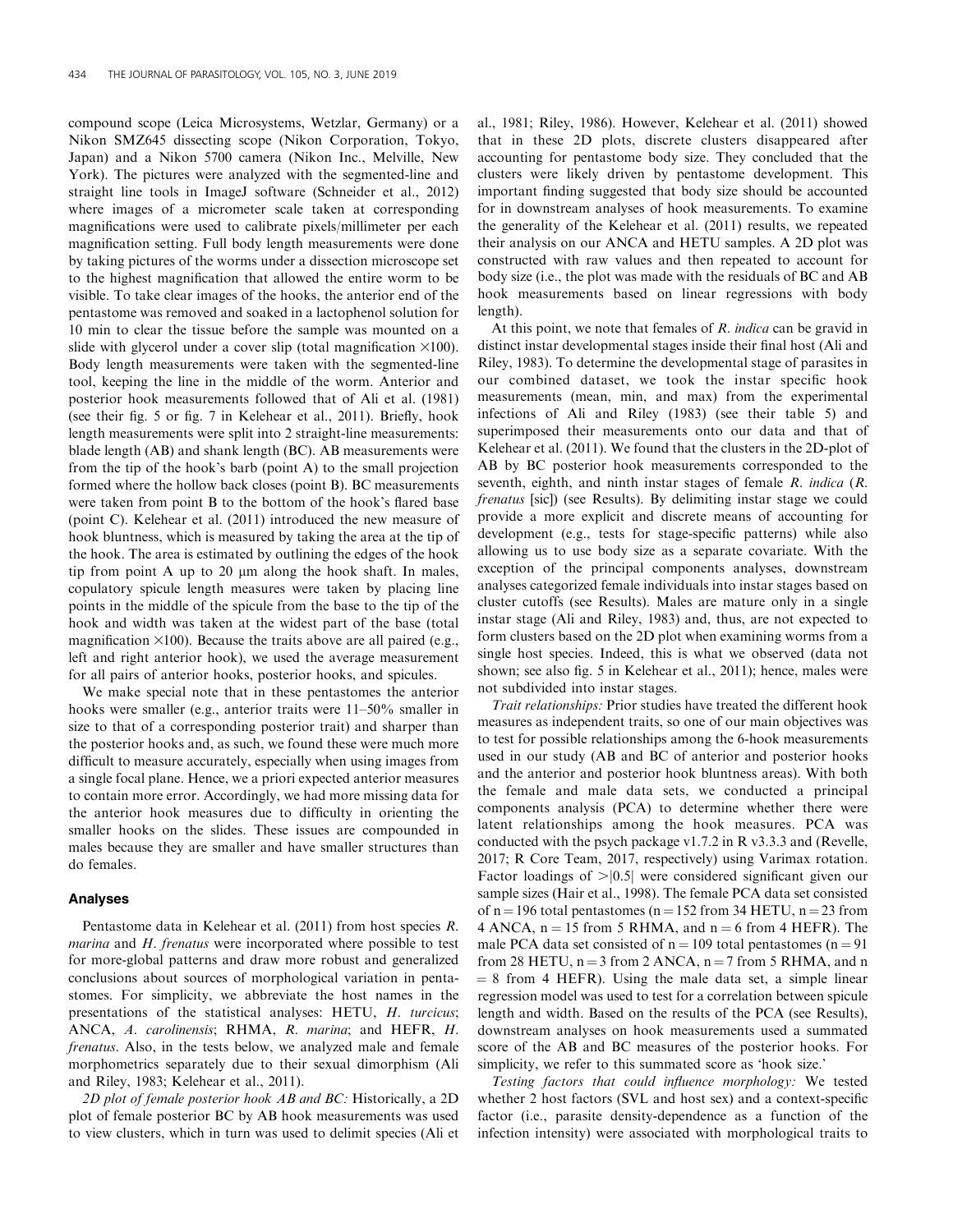ascertain the potential for environmental-induced morphological variation. These tests were conducted separately for the eighth and ninth instar females and for males. Tests were conducted with the R packages *lme4* v1.1.12 and *lmerTest* v2.0.36 (Bates et al., 2015; Kuznetsova et al., 2017) using linear mixed-effect models where *P*-values were calculated according to the Satterthwaite approximation. Pentastome body length was the dependent variable and host sex, host SVL, and pentastome intensity were the main effects. The random effects were sampling location and individual host nested within location. All 2-way interactions of main effects were tested; if non-significant, they were pooled.

Next, we used hook size as the dependent variable and again conducted tests separately for eighth and ninth instar females and for males. Main and random effects were the same as above, but we also included pentastome body length as a covariate. The inclusion of body length in these models was to control for any additional growth differences that may occur independently of instar stage. In males we repeated the same analyses but used either spicule length or width as dependent variables.

The female eighth instar data set consisted of  $n = 59$  total pentastomes from 24 HETU while the ninth instar dataset consisted of  $n = 110$  total pentastomes from 22 HETU. The male data set consisted of  $n = 105$  total pentastomes from 30 HETU.

Testing host species as a factor: For the analyses testing for a host species effect on female traits, only ninth instar female worms were used (n = 110 from 22 HETU, n = 21 from 4 ANCA, n = 4 from 3 HEFR, and  $n = 8$  from 4 RHMA) because there were too few samples from some host species at the eighth instar category (e.g.,  $n = 2$  from ANCA and  $n = 2$  from HEFR). We first tested for a host species effect on pentastome body size, where host species was the main effect and individual host ID was the random effect. To test for an effect on hook size, host species and pentastome body size were used as the main effects with host ID as the random effect. The same models as above were used in male worms but with additional tests for effects on spicule length or width (n = 105 from 30 HETU, n = 5 from 3 ANCA, n = 8 from 4 HEFR, and  $n = 10$  from 5 RHMA). We did not incorporate the variables of host sex, SVL, or pentastome intensity in the above analyses because sample sizes were too small from some host species or the data were not available for HEFR and RHMA from the study Kelehear et al. (2011). As we did not find any consistent effects of host sex, SVL, or pentastome intensity on hook size with the HETU samples alone (see Results), we do not expect that the analyses of host species effects are unduly affected by the exclusion of these variables.

#### RESULTS

#### Sampling and DNA data

From Ingleside, 37 of 68 (54.4% prevalence) geckos were infected with a mean intensity (number of pentastomes per infected host) of 9.16 (range 1–62), and from Port Aransas, 36 of 50 (72%) geckos were infected with mean intensity of 11.53 (range 1–107). Of the 88 geckos sampled from Metairie, Louisiana in 2012, 52 (59.1%) were infected with a mean intensity of 7.21 (range 1–43). Five of the 22 (22.7%) anoles sampled from Metairie, Louisiana in 2012 were infected with a mean intensity of 6.6 (range 1–15). We note that 5 of these 22 anoles, one of which was infected, were collected from a house in River Ridge, Louisiana (approximately 8.7 km from the Metairie location), but

we combined them with the Metairie samples due to the proximity and small sample size.

All 24 DNA sequences, which included 8 from green anoles from Louisiana and 16 from geckos (8 from Texas and 8 from Louisiana), matched 100% of 604 base pairs of pentastomes collected in Australia (JF975594.1, Kelehear et al., 2011). Along with the genetic data, the club-shaped base of the male spicules (an important taxonomic trait; Ali et al., 1985) matched between worms from green anole and Mediterranean gecko hosts (Suppl. Data, Fig. S1;  $n = 105$  male pentastomes from geckos,  $n = 5$  male pentastomes from anoles examined) and, importantly, to previous reports of R. indica (see plate 2C in Ali and Riley, 1983; fig. 4 in Kelehear et al., 2011; fig. 4 in Barton and Riley, 2004). Based on the above evidence, we identified the pentastomes in our study as R. indica.

# Analyses

2D plot of female posterior hook AB and BC: The 2D plot of the female posterior AB and BC hook measures showed that HETU and ANCA samples (combined or considered independently) grouped into 3 clusters (Fig. S2A). After allometrically correcting for body length, the distinction among the clusters disappeared (Fig. S2B). We confirmed that several developmental stages of females were present in our samples by superimposing data from the experimental gecko infections of Ali and Riley (1983) onto our data and that of Kelehear et al. (2011) (Fig. 1). These clusters and the data of Ali and Riley (1983) enabled us to classify female samples into 3 distinct instar stages (seventh through ninth) which in turn provided a more explicit control variable for development in subsequent analyses. We demarcated instar stages using the posterior AB measurements as follows: seventh instar, less than 138 um; eighth instar, inclusive measurements 138 um through 233  $\mu$ m; ninth instar, measurements greater than 233  $\mu$ m (Fig. 1). We recognize these cutoffs are somewhat subjective when data from all host species are combined, but they are relatively unambiguous when only considering worms from a single host species. When considering samples from all host species, ambiguous cutoffs would be expected if indeed there were host species effects on these measures (we address host effects below).

Trait relationships: The PCA results from both the female and male data sets showed that 5 of the hook measurements loaded very highly and significantly onto a single factor and that the area of the anterior hook tip loads by itself on a second factor (Table I). Validation of the factors was evidenced by the congruent results of the independent male and female data sets (Hair et al., 1998). With the exception of anterior hook bluntness, these results indicated that the traditional hook measurements highly covary and, as such, treating each as independent runs the risk of pseudoreplicating a single underlying trait. Therefore, to avoid pseudoreplication and considering other issues detailed below, we decided to focus our subsequent analyses on a summated score (i.e., average) of the AB and BC measures of the posterior hooks (i.e., hook size). We wanted to include these traits because the AB and BC posterior hook measures have traditionally been used in 2D plots to delimit species (Ali et al., 1981; Ali and Riley, 1983; Riley, 1986) and instar developmental stages (Ali and Riley, 1983). Using summated scores is an appropriate way to summarize correlated variables of the same trait, i.e., an aspect of hook size in these pentastomes, while also helping to reduce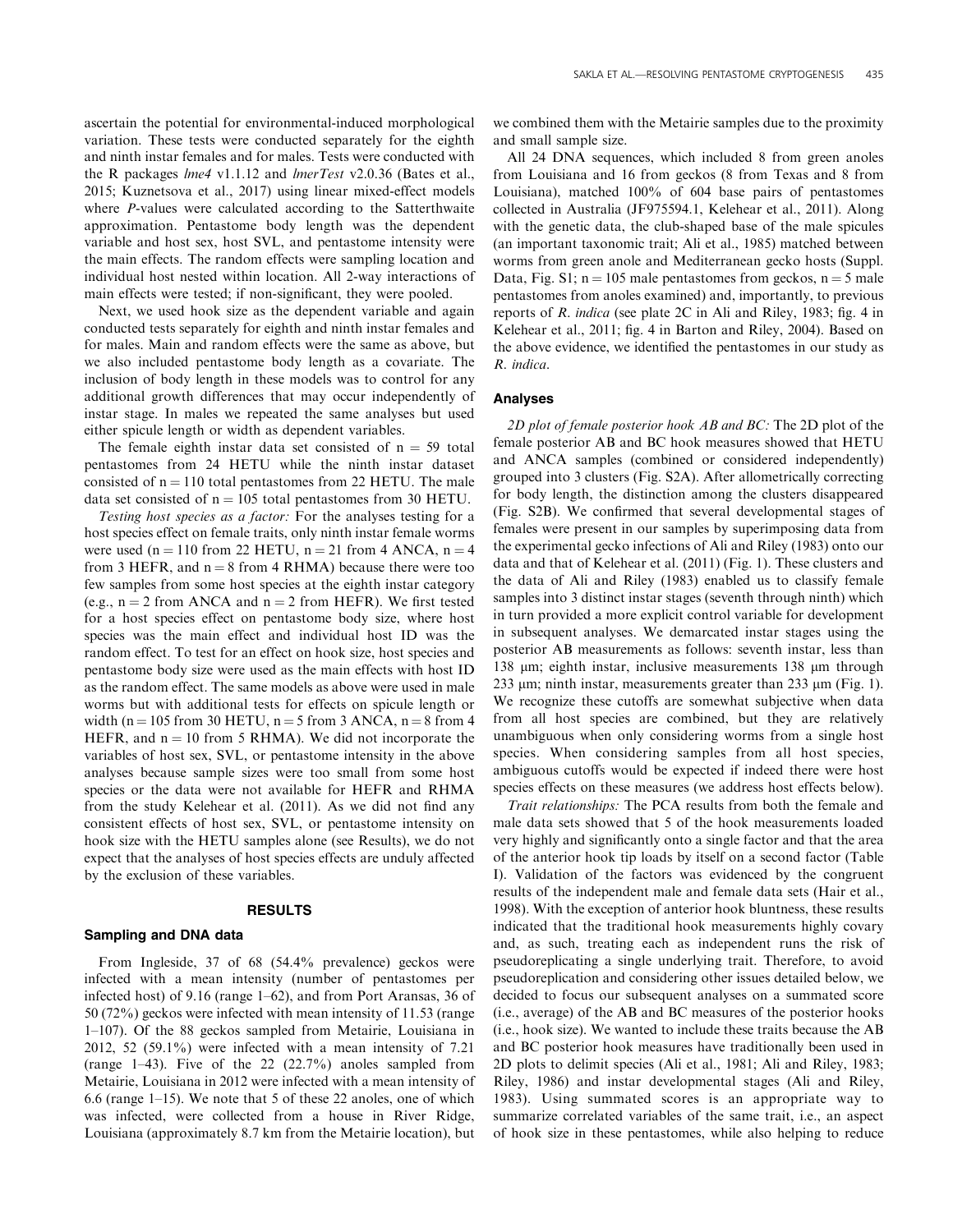

Figure 1. Posterior hook BC by AB measurements of female Raillietiella indica from Anolis carolinensis, Hemidactylus frenatus, Hemidactylus turcicus, and Rhinella marina. The red crosses represent the min, max, and means (the crux) of females in the eighth and ninth instar stages and the red dot represents a single seventh instar specimen, all from the experimental gecko infections of Ali and Riley (1983). Qualitatively (visually in this graph) and statistically (see Fig. 3), pentastomes from A. *carolinensis* and R. *marina* tend to have smaller hook sizes relative to those infecting gecko hosts.

measurement error (Hair et al., 1998). Moreover, a summated score is comparable across studies whereas standardized factor scores are only comparable within data sets. Although the anterior hook bluntness could represent an independent trait, we also had the most difficulty in measuring this trait. Hence, its loading on a separate factor could indicate greater measurement error in this variable. As we noted in the methods, we had more missing data for anterior hooks in general. By excluding the

Table I. PCA results on hook measurements: variable factor loadings, factor eigenvalues, and proportion of total variance explained by each factor from the Varimax rotated correlation matrix of all sampled worms (see main text for sample sizes). In the female dataset,  $n = 152$  from 34 Hemidactylus turcicus (HETU),  $n = 23$  from 4 Anolis carolinensis (ANCA),  $n = 15$  from 5 *Rhinella marina* (RHMA), and  $n = 6$  from 4 *Hemidactylus frenatus* (HEFR). In the male dataset,  $n = 91$  from 28 HETU,  $n = 3$  from 2 ANCA,  $n = 7$  from 5 RHMA, and  $n = 8$  from 4 HEFR.

| Hook measurements                           | Varimax rotated loading matrix |          |
|---------------------------------------------|--------------------------------|----------|
|                                             | Factor 1                       | Factor 2 |
| A Female                                    |                                |          |
| Posterior hook AB $(\mu m)$                 | 0.97                           | 0.08     |
| Posterior hook $BC$ ( $\mu$ m)              | 0.97                           | 0.01     |
| Anterior hook AB $(\mu m)$                  | 0.89                           | 0.24     |
| Anterior hook $BC$ ( $\mu$ m)               | 0.93                           | 0.16     |
| Mean area of the posterior hook $(\mu m^2)$ | 0.94                           | 0.04     |
| Mean area of the anterior hook $(\mu m^2)$  | 0.09                           | 0.99     |
| Rotated eigenvalues                         | 4.43                           | 1.07     |
| Percent total variance explained            | 0.74                           | 0.18     |
| <b>B</b> Male                               |                                |          |
| Posterior hook $AB$ ( $\mu$ m)              | 0.78                           | $-0.32$  |
| Posterior hook $BC$ ( $\mu$ m)              | 0.89                           | $-0.20$  |
| Anterior hook AB $(\mu m)$                  | 0.67                           | 0.16     |
| Anterior hook $BC$ ( $\mu$ m)               | 0.81                           | 0.22     |
| Mean area of the posterior hook $(\mu m^2)$ | 0.79                           | $-0.25$  |
| Mean area of the anterior hook $(\mu m^2)$  | $-0.04$                        | 0.92     |
| Rotated eigenvalues                         | 3.13                           | 1.12     |
| Percent total variance explained            | 0.52                           | 0.19     |

anterior hook AB and BC measurements, we were able to include more samples into our analyses. Lastly, although the posterior hook bluntness also loaded highly onto the first factor (Table I), we did not include it in the summated score because it is a measure of area as opposed to a linear measure. Simply put, a summated score of the posterior hook AB and BC measures should reflect overall hook size while reducing error.

Spicule length and width of males were correlated  $(F_{1,107} =$ 13.45,  $P < 0.001$ ,  $r^2 = 0.10$ ). However, because of the low  $r^2$ , we analyzed spicule length and width separately.

Factors that could influence morphology: No interactions or main effects were significant indicators of body length of eighth instar females; however, host sex was marginally non-significant where pentastomes in female HETU were larger than those in males  $(F_{1,20,70} = 4.29, P = 0.051;$  Suppl. Data, Table S1A). No interactions were significant with body length of ninth instar females. Pentastome intensity was negatively related to body length of ninth instar females ( $F_{1,14.06} = 7.51$ ,  $P = 0.02$ ; Table S1B). For male body length, no interactions were significant, but there was a negative relationship with host SVL ( $F_{1,17,34} = 7.13$ , P  $= 0.02$ ; Table S1C). Considering the same hypothesis (i.e., statistical model) was conducted for three groups (female eighth and ninth instars and males), no variables were significant with a Bonferroni correction (adjusted  $P$ -value = 0.0167).

No interactions or any of the potential environmental variables (host sex, SVL, or parasite intensity) were associated with hook size in the eighth or ninth instar stage of female pentastomes (Table S2). Only the covariate body length had a positive association with hook size in the ninth instar females ( $F_{1,102,68}$  = 13.21,  $P < 0.001$ ; Table S2B). For male worms, there was a significant interaction between pentastome intensity and host sex  $(F<sub>1.13.58</sub> = 5.18, P = 0.04;$  Table S2C) where intensity was positively correlated with hook size in female hosts but negatively correlated in male hosts. Again considering multiple testing, this latter interaction was not significant with a Bonferroni correction (adjusted P-value  $= 0.0167$ ) and upon excluding the interaction from the model, host sex was no longer significant  $(F_{1,15,71} = 0.34,$  $P = 0.57$ .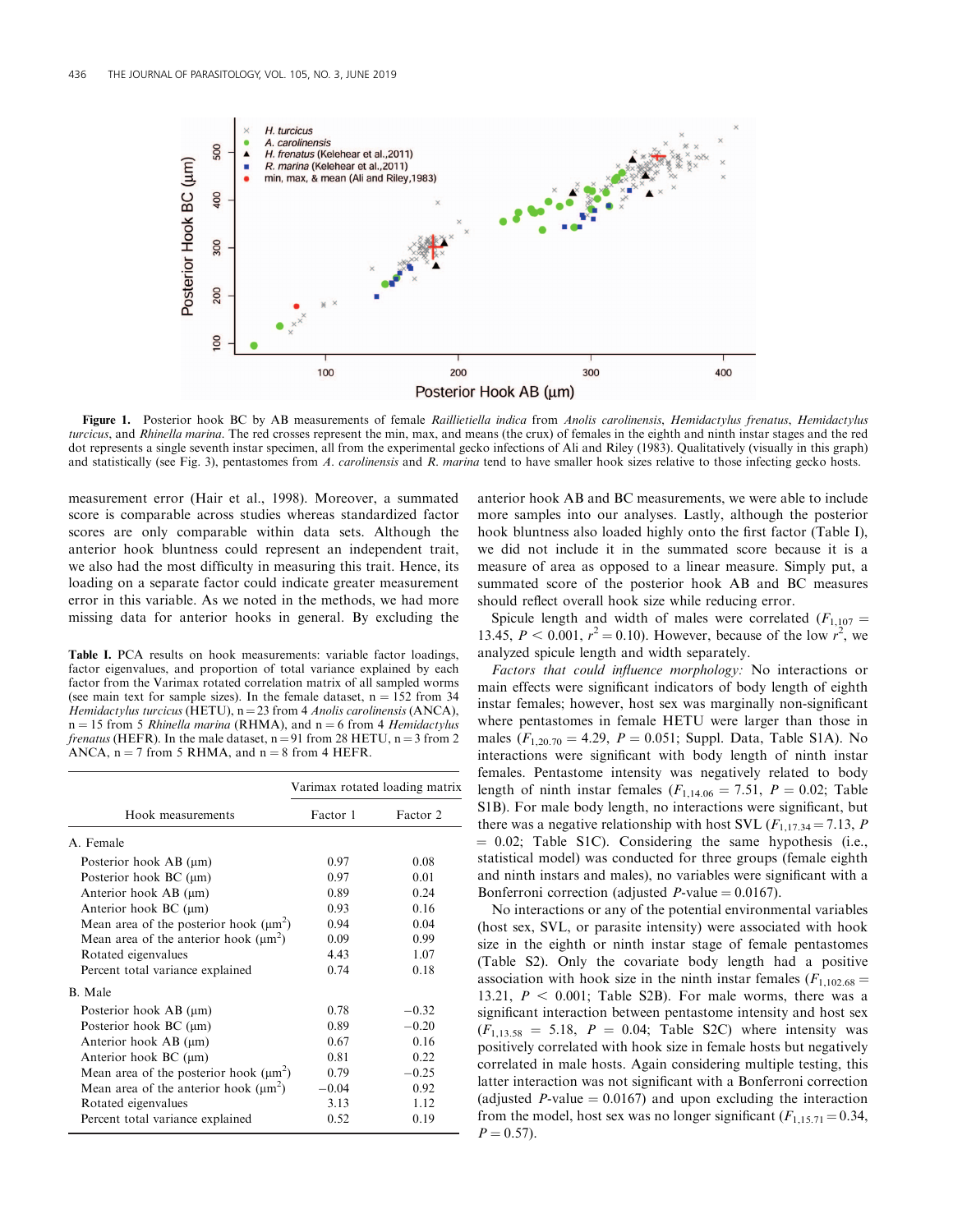

Figure 2. Pairwise comparisons of pentastome body length between host species in (A) ninth instar females and (B) males. Black bars indicate 95% confidence intervals. Letters denote significant differences in the post hoc pairwise comparisons (all shown differences are after a Bonferroni correction,  $P < 0.0083$ ).

For spicule length, the final model showed a negative relationship with pentastome intensity even when controlling for the covariate body length, which itself was positively correlated to spicule length  $(F_{1,4.79} = 11.10, P = 0.02; F_{1,96.52} = 4.85, P = 0.03,$ respectively; Table S3A). A negative relationship between intensity and spicule width was marginally non-significant  $(F_{1,8.19} = 4.64, P = 0.06;$  Table S3B).

Testing host species as a factor: Female body length at the ninth instar stage was significantly different among host species  $(F_{3,30,29})$  $= 11.035$ ,  $P < 0.001$ ; Table S4A). In post hoc pairwise comparisons (difflsmeans function from the lmerTest v2.0.36 R package; Kuznetsova et al., 2017), pentastome body size decreased significantly from ANCA to HETU to RHMA (Fig. 2A; Table S4B). Body length of pentastomes in HEFR  $(n=4)$  was similar to those in ANCA and HETU (Fig. 2A; Table S4B). In male pentastomes, host species also had a significant effect on body length  $(F_{3,51,11} = 12.209, P = 0.001$ ; Table S4C), and post hoc pairwise comparisons showed male pentastomes from ANCA and HETU were larger than those from HEFR and RHMA (Fig. 2B; Table S4D).

Controlling for the covariate body size (itself with a positive relationship  $F_{1,135.91} = 16.528, P < 0.001$ , hook size in ninth



Figure 3. Pairwise comparisons of pentastome hook size between host species in (A) ninth instar females and  $(B)$  males. Black bars indicate 95% confidence intervals. Letters denote significant differences in post hoc pairwise comparisons. In (A), plain letters show significant differences at P  $< 0.05$  whereas differences based on a Bonferroni correction ( $P < 0.0083$ ) are shown with asterisks. In (B), all shown differences are after a Bonferroni correction,  $P < 0.0083$ .

instar females was significantly different among host species  $(F_{3,39,28} = 18.562, P < 0.001$ ; Table S5A). Post hoc pairwise comparisons showed that hook size was the largest among pentastomes in gecko hosts (Fig. 3A; Table S5B). Similarly, hook size was significantly different among host species in male pentastomes  $(F_{3,54,72} = 21.4475, P \le 0.001$ ; Table S5C) where again geckos tended to harbor pentastomes with the larger hooks (post hoc pairwise comparisons; Table S5D; Fig. 3B).

Spicule length was not related to host species when controlling for the covariate body length, which itself had a positive relationship to spicule length  $(F_{1,122.81} = 7.43, P < 0.01;$  Table S6A). Spicule width had a marginally non-significant association with host species  $(F_{3,51.10} = 2.74, P = 0.053;$  Table S6B).

#### **DISCUSSION**

The key findings of our study indicate that there are three critical considerations regarding raillietiellid (possibly pentastomes in general) taxonomy and the resolution of cryptogenic status for these parasites. First, the majority of hook traits were not independent for R. indica. Thus, for other pentastome species,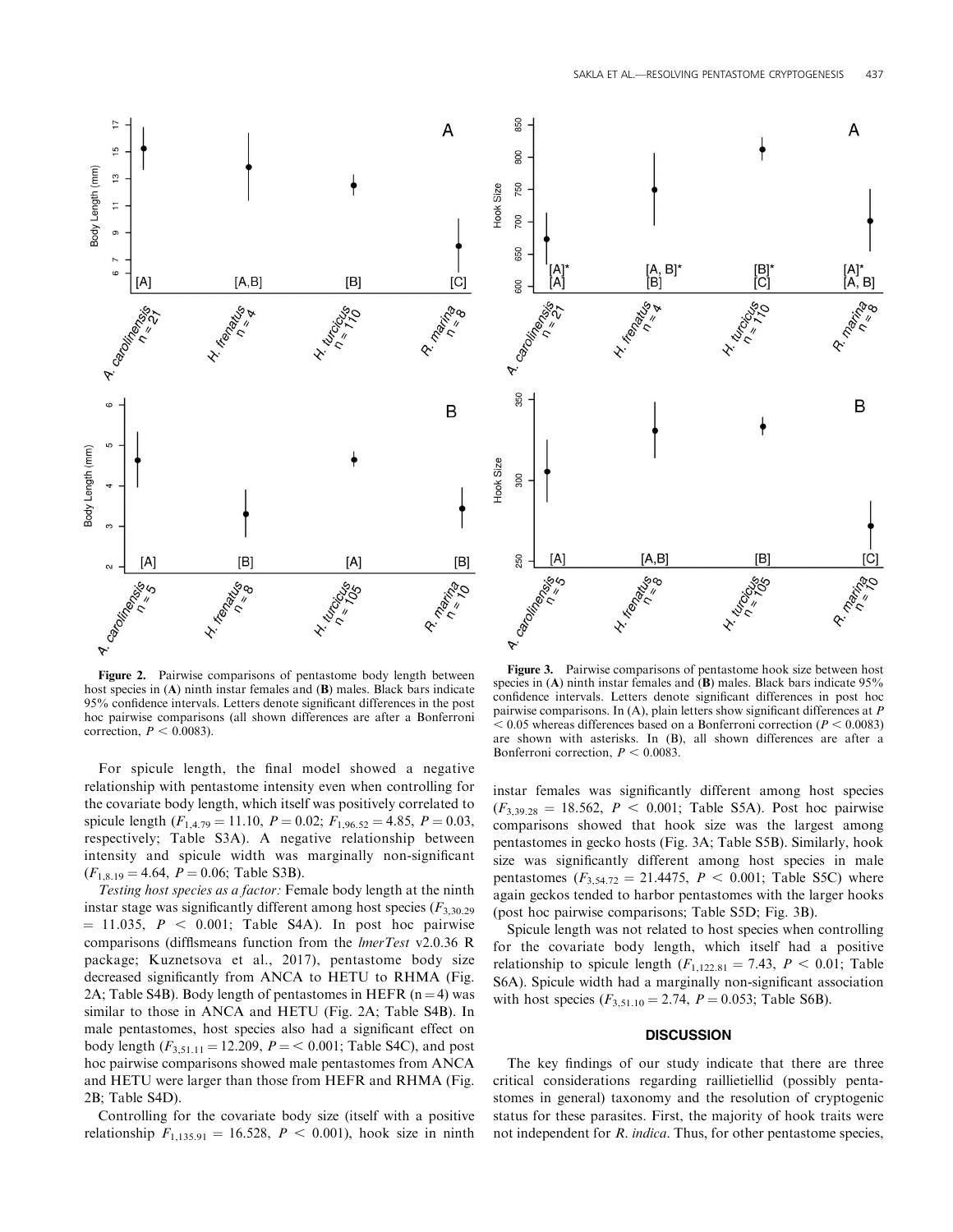it should be determined whether hook traits can be treated as separate variables in statistical analyses. Second, we explicitly show that key hook traits vary according to instar (i.e., developmental) stage. Third, host species was associated with significant differences in morphological variation of important taxonomic traits in pentastomes, even when accounting for body length and instar stage. By attributing morphological variation to developmental stage and host species, and confirming morphological identification with genetic sequences, we determined that the pentastome  $R$ . *indica* is an invasive parasite that lacks host specificity and has spilled-over into a native host in the United States.

# Variation in taxonomic traits

Species identification based on morphological traits requires knowledge of the extent of trait variation. Measurement error aside, sources of variation include investigator-induced variation during handling and specimen preparation, variation across organismal growth and development, environmental-induced variation, and underlying genetic variation. A trait will be diagnostic if between-species genetic variation exceeds withinspecies genetic variation. The other sources of variation create noise and could possibly lead to inaccurate reports of the number of species present in a study.

Not only are taxonomic studies of pentastomids hindered by environmental and developmental factors that affect morphological variation, but they are also affected by a lack of external structures suitable for fixation and thus identification (Riley, 1986; Kelehear et al., 2011). Metrics such as body shape, hook morphology, annulus number, and the position of the female gonopore are suitable for broad generic identification, but minute differences and often overlapping trait ranges can make specific diagnosis ambiguous (Riley, 1986). The latter problem is compounded by the fact that species descriptions often use few specimens (Riley, 1986). Thus, the range of intraspecific morphological variation is poorly understood.

To avoid specimen preparation-induced artifacts, Riley (1986) emphasized the use of rigid structures such as hooks and copulatory spicules. In particular, cluster patterns observed in 2D plots of BC by AB female posterior hook measurements have been advocated as a means for species identification (Riley, 1986). Nevertheless, Riley (1986, p. 59) noted that such plots ''can only be meaningfully compared between fully adult specimens.'' This statement acknowledges that raillietiellid pentastomes undergo molts (i.e., female instar developmental stages 7, 8, and 9) in their definitive hosts (Ali and Riley, 1983). Indeed, plots of female BC by AB posterior hook measurements form distinct clusters based on instar stage (Fig. 1; Fig. S2; see also tables 3 and 5 in Ali and Riley, 1983). Thus, it is necessary to establish instar stage to meaningfully compare morphology among species. Yet, there is no clear way of doing this outside of controlled infections. Ali and Riley (1983) reported the percentage of fully developed eggs in the uterus was correlated with instar stage but, as noted by Kelehear et al. (2011), this is undoubtedly a tedious and time-consuming metric to obtain.

Our study improves pentastome taxonomy by illustrating an approach that can be used to determine whether variation in morphological traits is due to variation among development stages or among-species variation. Sequence data (discussed below) along with overall spicule shape were the best indicators that the native and exotic lizards were infected by a single species of pentastome. Independently confirming the results of Kelehear et al. (2011), we found that when allometrically correcting for body length, the observed clusters in the 2D-plot disappeared (Fig. S2). Based on this latter result, Kelehear et al. (2011) hypothesized that hook size was also affected by development. Here, we explicitly make the connection between the 2D-plot clusters and discrete instar developmental stages by superimposing data from the experimental infections of Ali and Riley (1983) onto our data and that of Kelehear et al. (2011). Interestingly, the experimental infection data from Ali and Riley (1983) were generated from gecko hosts (H. frenatus and Cosymbotus platyurus). The qualitative concordance among the data from the three studies is remarkable, especially when comparing data from phylogenetically similar host species (i.e., geckos). The overlay in Figure 1 clearly shows that 2D-plot clusters of female BC by AB posterior hook measurements correspond to the seventh, eighth, and ninth instar stages (Fig. S2). Nevertheless, it is also apparent in this 2D-plot that the hook morphology might vary according to host species; a result that suggests hook size variation could be influenced by environmental-induced variation.

Prior to testing if various environmental factors (including host species) were associated with hook sizes, we first tested the assumption that the six hook measurements were independent traits. Five of the 6 hook traits were highly correlated and hence loaded onto a single factor in the PCA (Table I). We speculate that anterior hook tip area could have formed its own factor because of measurement error itself. Using a composite score of the AB and BC posterior hook measurements along with the ability to delimit instar stages, we then tested for associations of various factors that might induce environmental variation in hook size.

Taking advantage of the large sample size from H. turcicus, we tested if host sex, host SVL, and parasite density-dependence could be factors that may induce variation in pentastome body size or hook size. Some variables were significant. For example, in ninth instar female worms, body length was negatively correlated with intensity (Table S1B); a pattern consistent with what would be expected under density-dependent growth. However, this effect would have to be instar stage-specific as we did not find a densitydependent effect on eighth instar female body length (Table S1A). In general, we did not see consistent patterns across these tests of host sex, host SVL, and parasite density-dependence on pentastome body size or hook size. So, the interpretation of results should be regarded with caution, especially considering we performed multiple tests. Some of the patterns may be real, but additional studies under more-controlled conditions are needed for confirmation. With regard to male spicules, however, we found a consistent effect of parasite intensity. Spicule length was negatively associated with parasite intensity while width was marginally so (Table S3). Hence, spicules could be influenced by intraspecific crowding effects.

In contrast to the mixed results described above, we found that pentastome body length and hook size significantly varied among the different host species and, qualitatively, patterns were similar for ninth instar females and males (Figs. 2, 3). For body length, pentastomes from ANCA and HETU were larger and those from RHMA were the smallest (Fig. 2). Hook sizes, while controlling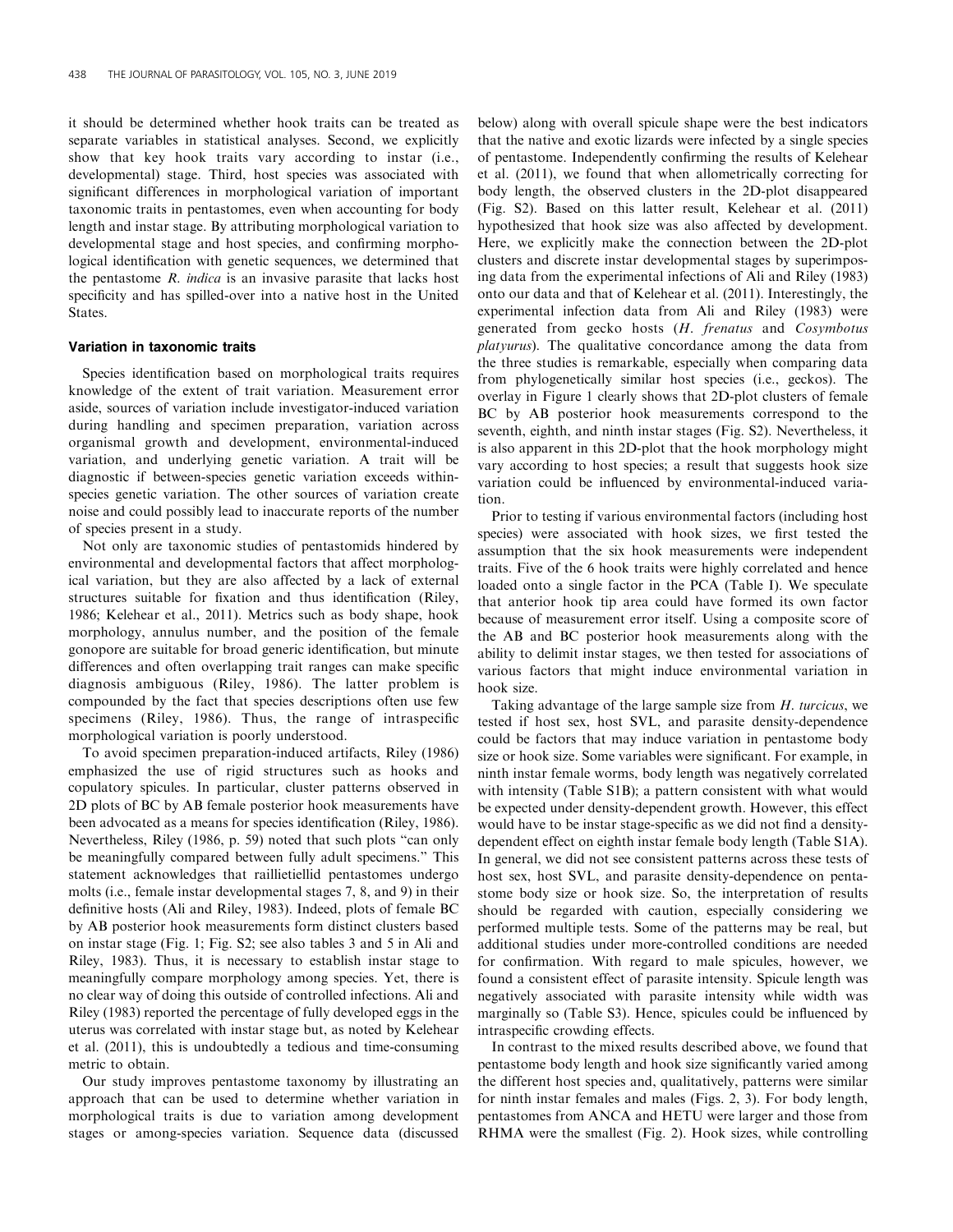for body length, tended to be larger for both male and female pentastomes from gecko hosts (HETU and HEFR) and smaller from the toad (RHMA) and anole (ANCA) hosts (Fig. 3). Observed discrepancies from these general patterns could be due to small sample sizes from some host species (e.g.,  $n = 4$  for the ninth instar females from HEFR). Although we did not statistically test the seventh or eighth instar females, qualitatively, the 2D-plot of BC by AB hook measurements showed that hook size in these stages is also smaller in ANCA and RHMA compared to the collective samples from gecko hosts (collected across 3 independent studies; see Fig. 1). Interestingly, despite worms growing to a much larger size in green anoles (Fig. 2), hook sizes were smaller for a given body size in ANCA (Fig. 3). This latter result may suggest that different allometric growth patterns for hook size are induced when developing in different host species; a result also seen in Kelehear et al. (2011) for pentastomes from RHMA. The above patterns suggest that for a given trait, host species affect male and female worms similarly, but that patterns may differ among the traits themselves. In particular, spicule measures were largely robust to host species of origin (Table S6). This last result may reinforce the use of spicule measurements as a raillietiellid species diagnostic trait (Riley, 1986) but, as noted above, their size could be subject to densitydependent effects. Therefore, the overall shape (see Ali et al., 1985), which was used in our identification, may be a more reliable character than size.

On the whole, the developmental- and host-induced variation we and Kelehear et al. (2011) observed may explain, in part, much of the taxonomic confusion as presented by Poore (2012). We suspect the difficulty in assessing different instar stages of mature female raillietiellids is what led to the initial description of R. frenatus [sic] as a different species from R. indica. As discussed in Kelehear et al. (2011), it is very plausible that the species description of R. frenatus [sic] (Ali et al., 1981) was based on a later instar stage of R. indica.

# Sequence data

Based on the 100% identity in the CO1 sequences ( $n = 16$  from HETU,  $n = 8$  from ANCA), as well as the similarities in spicule shape (Fig. S1), we are confident that the pentastomes we collected from Mediterranean gecko and green anole hosts within the southern United States are the same species as those from Australia ( $n = 26$  from RHMA and  $n = 8$  from HEFR; Kelehear et al., 2011). A recent study on an invasive pentastome, Raillietiella orientalis, into Florida via Burmese pythons found only a single *CO1* haplotype ( $n = 3$  from pythons,  $n = 7$  from native snakes; Miller et al., 2018). In comparison to 3 haplotypes reported from Australian snakes ( $n = 12$ ; Kelehear et al., 2014), there was 1.2% divergence from the most common haplotype ( $n =$ 10; see haplotype network in fig. 7 of Miller et al., 2018). The lack of variation among mitochondrial haplotypes for both R. indica and R. orientalis in the United States could have resulted from recent introductions via strong founder effects. Nonetheless, the absence of variation among R. indica from the United States (our study), Australia (Kelehear et al. 2011), and Panama (Kelehear et al., 2015) is an unexpected result given the generally high mutation rate of mtDNA (Ballard and Whitlock, 2004). Some possible explanations for the lack of variation include that the mtDNA of pentastomes has a slow evolutionary rate (e.g., low

metabolic rate in sharks is associated with low mitochondrial substitution rates; Martin, 1999) or that there has been a recent and strong selective sweep in the mitochondria for this species. Another possibility is that CO1 has been incorporated into the nuclear genome, which will typically have a lower mutation rate relative to the mitochondria (Ballard and Whitlock, 2004). There is no evidence that the amplified locus is a pseudogene, as mutations likely would have accumulated. Also, the CO1 sequence translates with no premature stop codons according to the invertebrate mtDNA code 5, suggesting the amplified locus is functional (though mutations in flanking regions remain a possibility). Regardless of the cause for the lack of variation, the main caveat is that the lack of variation precludes conclusive inferences on colonization history. As such, it will be necessary to obtain more genetic markers to aid in future studies on taxonomy or within-species population history.

# Range, host expansion, and resolving the cryptogenic status

To our knowledge, the first report of a species of Raillietiella in the continental United States was in 1981 from southern Texas. Pence and Selcer (1988) documented R. indica (R. frenatus [sic]) from H. turcicus in Edinburg, Texas. Since then, Raillietiella teagueselfi, which has a distinctive spicule shape compared to R. indica (see fig. 2 of Riley et al., 1988), was described from H. turcicus in Houston, Texas. However, until our study neither of these species has been reported in native lizards in the southern United States. Most recently, Miller et al. (2018) reported the spillover of R. orientalis from Burmese pythons into native snakes in Florida. We note a report of Raillietiella bicaudata in North America was not considered because it may not be a valid species (see Miller et al., 2018).

Here, we report a range expansion of R. indica into Port Aransas, Texas and surrounding areas by 2012 (Caballero et al., 2015) as well as into Metairie, Louisiana (part of the metropolitan area of New Orleans). The range expansion into Louisiana may have occurred within the last 20 yr because Metairie survey collections from 1997–1999 did not reveal any pentastome infections in H. turcicus (n = 42) or A. carolinensis (n = 11) (Criscione, 2000; Criscione and Font, 2001c). Moreover, an additional 184 geckos sampled from 5 additional locations in southeastern Louisiana in 1998 also did not have pentastome infections (Criscione and Font, 2001c). In 2008, a single-sampled Mediterranean gecko from the Metairie site was infected with R. indica (C.D.C., unpubl. data). Indeed, this finding prompted the additional 2012 surveys in Metairie from both the exotic Mediterranean gecko and the native green anoles on which our current study is based. Importantly, this study documents a host expansion into the green anole in its native range.

There could be three possible routes of pentastome colonization in Louisiana. First, New Orleans is a major world port, offering a path for infected geckos or possible intermediate hosts (e.g., cockroaches) to be transported into the city from around the globe. However, H. turcicus has been reported in the New Orleans area since 1949 (Etheridge, 1952), and the 1997–1999 surveys did not find any pentastome-infected geckos. Second, although anecdotal, pentastomes could have colonized the area after Hurricane Katrina in 2005. Recovery and cleanup efforts involved temporary workers from southern Texas. So, it is plausible that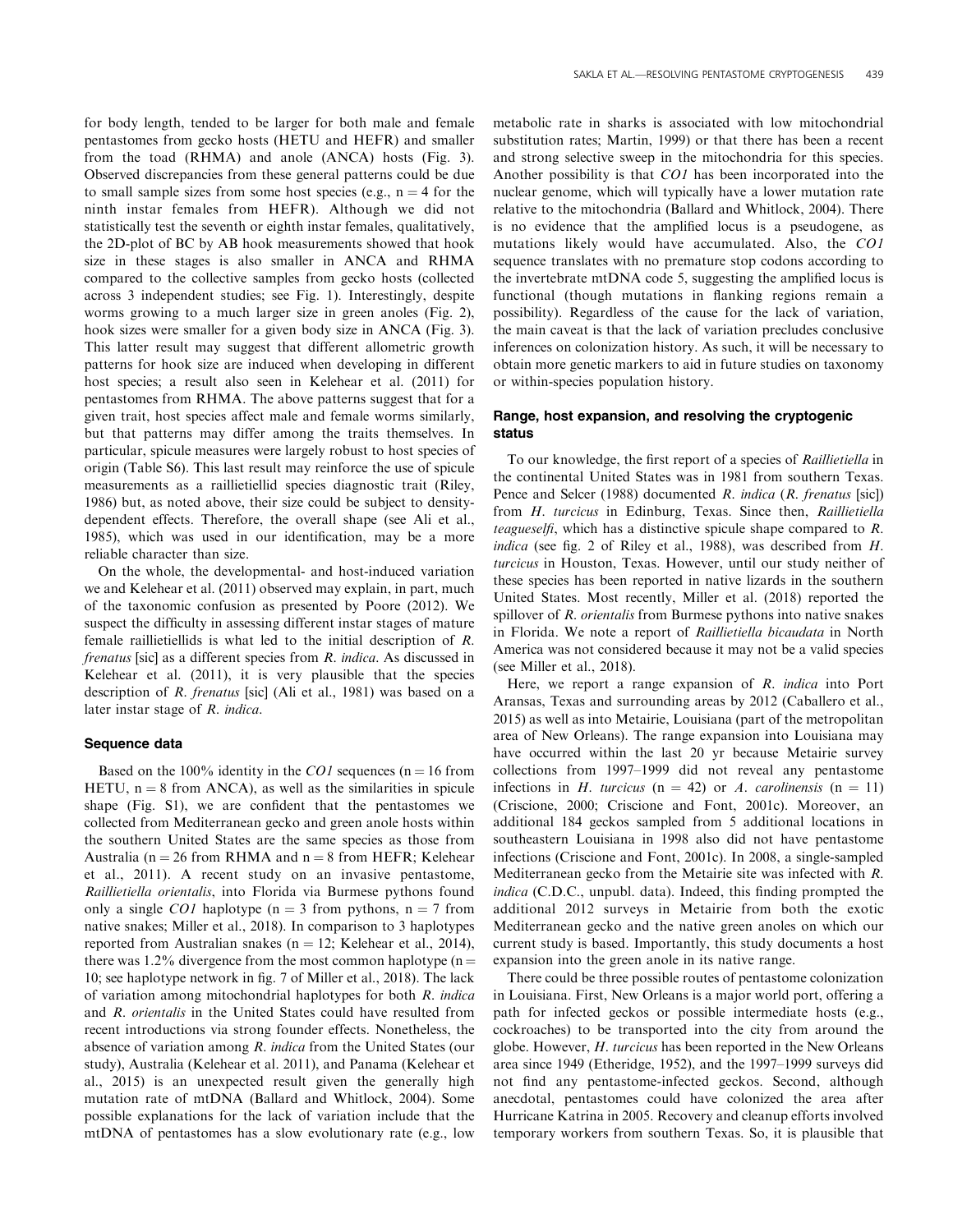infected gecko or cockroach intermediate hosts were transported from southern Texas. Third, the Cuban brown anole (Anolis sagrei) naturalized in New Orleans from the 1990s to early 2000s (Lever, 2003). Interestingly, R. indica (R. frenatus [sic]) has been reported from brown anoles and green anoles in Hawaii (Goldberg and Bursey, 2000; Goldberg et al., 2004). So, another plausible scenario is that invading populations of brown anoles also harbored pentastome infections.

Given the collective morphological data in our study and in Kelehear et al.  $(2011)$ , we postulate that most reports of R. frenatus [sic] are likely R. indica. Poore (2012) provides an excellent discussion of taxonomy in the genus Raillietiella (including details of R. hebitihamata, R. frenata, and R. indica) and concludes that the name  $R$ . *indica* has seniority. Although we were able to resolve the morphological issues and identify the species as *R. indica*, there remains a problem in resolving the cryptogenic status.

Anthropogenic transport of host species prior to taxonomic surveys complicates identification of exotic parasite origins (Carlton, 1996). This would be especially problematic in geckos as they represent one of the most successful establishing families of alien reptiles or amphibians known (Detwiler and Criscione, 2014). Indeed, this issue has been raised before for other parasites found in the Mediterranean gecko in the southern United States. In particular, Criscione and Font (2001a) discussed how tapeworm species of the genus Oochoristica may have colonized new areas before many of them were ever described. In the case of R. indica, which appears to have a lack of host specificity, the original description was from an anuran host at the Indian Museum in Calcutta, but no specific type locality was given (Gedoelst, 1921). Most subsequent reports of R. indica or R. frenatus [sic] have occurred throughout Southeast Asia (Poore, 2012; see Kelehear et al., 2013 for a comprehensive review of host and distributional records). More-recent reports of R. indica include Australia (Kelehear et al., 2011), Hawaii (Barton and Riley, 2004), Brazil (Anjos et al., 2008), and Panama (Kelehear et al., 2015).

The preponderance of reports from Asia and the historical dates of reports suggest that  $R$ . *indica* is indeed an invasive parasite that now has spilled over into a native host (green anoles) in the southern United States. The spillover of R. indica into green anoles in their native range is important because of the potential for adverse fitness effects that pentastomes may impose on their hosts. For example, Pence and Selcer (1988) found pentastome infections were associated with a reduction in the number of oviductal eggs of H. turcicus. In addition, Caballero et al. (2015) found that after intense activity, the metabolic recovery time of H. turcicus was prolonged with increasing numbers of pentastomes, demonstrating a potential physiological cost of infection. These potential effects, along with the mounting competition that green anoles may face from the introduction of brown anoles (Campbell, 2000), give cause for concern. In addition, given the apparent lack of host specificity demonstrated by  $R$ . indica, there could very well be other native reptile and amphibian species infected.

# ACKNOWLEDGMENTS

We thank Emily Kasl and Emily Rose for assistance in collections as well as the homeowners that allowed us to collect geckos from their residences. C.D.C. is supported in part by a National Science Foundation grant (DEB-1655147).

# LITERATURE CITED

- ALI, J. H., AND J. RILEY 1983. Experimental life-cycle studies of Raillietiella gehyrae Bovien, 1927 and Raillietiella frenatus Ali, Riley and Self, 1981: Pentastomid parasites of geckos utilizing insects as intermediate hosts. Parasitology 86: 147– 160.
- ALI, J. H., J. RILEY, AND J. T. SELF. 1981. A revision of the taxonomy of the blunt-hooked Raillietiella, pentastomid parasites of African, South-East-Asian and Indonesian lizards, with a description of a new species. Systematic Parasitology 3: 193–207.
- ALI, J. H., J. RILEY, AND J. T. SELF. 1985. A review of the taxonomy and systematics of the pentastomid genus Raillietiella Sambon, 1910 with a description of a new species. Systematic Parasitology 7: 111–123.
- ANJOS, L. A., W. O. ALMEIDA, A. VASCONCELLOS, E. M. X. FREIRE, AND C. F. D. ROCHA. 2008. Pentastomids infecting an invader lizard, Hemidactylus mabouia (Gekkonidae) in northeastern Brazil. Brazilian Journal of Biology 68: 611–615.
- BALLARD, J. W. O., AND M. C. WHITLOCK. 2004. The incomplete natural history of mitochondria. Molecular Ecology 13: 729– 744.
- BARTON, D. P., AND J. RILEY 2004. Raillietiella indica (Pentastomida) from the lungs of the giant toad, Bufo marinus (Amphibia) in Hawaii, U.S.A. Comparative Parasitology 71: 251–254.
- BATES, D., M. MÄCHLER, B. BOLKER, AND S. WALKER. 2015. Fitting linear mixed-effects models using lme4. Journal of Statistical Software 67: 1–48.
- CABALLERO, I. C., A. J. SAKLA, J. T. DETWILER, M. LE GALL, S. T. BEHMER, AND C. D. CRISCIONE. 2015. Physiological status drives metabolic rate in Mediterranean geckos infected with pentastomes. PLoS One 10: e0144477. doi:10.1371/journal. pone.0144477.
- CAMPBELL, T. S. 2000. Analyses of the effects of an exotic lizard (Anolis sagrei) on a native lizard (Anolis carolinensis) in Florida, using islands as experimental units. Ph.D. Dissertation, University of Tennessee, Knoxville, Tennessee, 336 p. Carlton, J. T. 1996. Biological invasions and cryptogenic species. Ecology 77: 1653–1655.
- CRISCIONE, C. D. 2000. Ecological and conservation implications regarding the helminth parasites of the introduced Mediterranean gecko, Hemidactylus turcicus, in southeastern Louisiana with notes on the life cycle and specificity of the cestode Oochorstica javaensis. M.S. Thesis, Southeastern Louisiana University, Hammond, Louisiana, 146 p.
- CRISCIONE, C. D., AND W. F. FONT. 2001a. Development and specificity of Oochoristica javaensis (Eucestoda: Cyclophyllidea: Anoplocephalidae: Linstowiinae). Comparative Parasitology 68: 149–155.
- CRISCIONE, C. D., AND W. F. FONT. 2001b. Artifactual and natural variation of Oochoristica javaensis: Statistical evaluation of in situ fixation. Comparative Parasitology 68: 156–163.
- CRISCIONE, C. D., AND W. F. FONT. 2001c. The guest playing host: Colonization of the introduced Mediterranean gecko, Hemi-